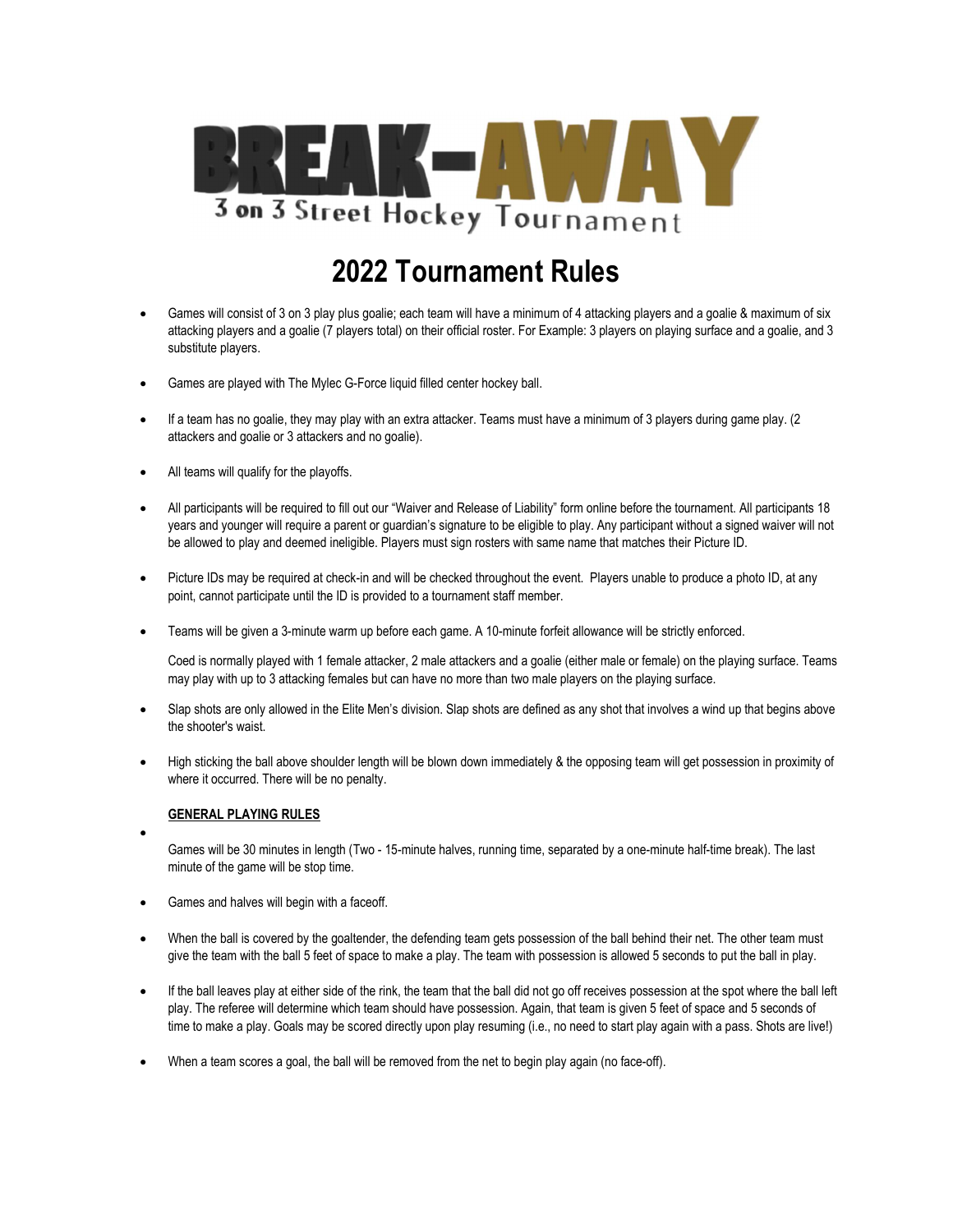- The team that just scored must always clear and cannot cross the centerline until the ball, or an offensive player, crosses that line. (The team scored on has 10 seconds or the opposing team may attack)
- Each team is allowed one 30 second time-out per game. Time outs can be called at any time when a team has possession or after a goal or penalty shot. The team that called the timeout will receive possession at approximately where the timeout was called.
- If a participant intentionally and knowingly takes a slap shot in any division besides the Elite Men's division, the opposing team will get possession in proximity of where it occurred. There will be no penalty.
- Any contact made with the ball when the stick is above the shoulder will be blown down immediately and will result in a change of possession to the opposing team to the side of the rink where it occurred.
- Players will change on the fly. No more than three players and a goalie are allowed on the surface at a time unless goalie is pulled. Changes must always be made from the team's defensive end of the rink. Trying to change in the offensive end may result in a penalty shot (if an advantage is created at the referee's discretion).
- NEW for 2022. All penalties will be granted a penalty shot. All players must stand on the opposite side of center except the player shooting. Once the penalty shot is complete regardless of a goal, the defending team will have possession and the 5 feet 5 second rule will take effect.
- Any player that receives 3 penalties in 1 game will be ejected from the game.
- A mercy rule will be in effect if one team leads the other by a 10-goal margin at any point during the second half of the game.
- Fighting, punching, gross misconduct and any inappropriate behavior will not be tolerated. and will result in an automatic tournament ejection by tournament security, tournament supervisor or on sight official.
- There will be no icing or off-sides during this tournament.
- A team may play without a goaltender if it chooses to do so, at any time during the match. An extra attacker may be used.
- Officials may call a delay of game penalty at their discretion if they feel a team is intentionally holding up the game. This also includes intentionally shooting the ball intentionally out of play in the last two minutes of the game.

## EQUIPMENT

- Goaltenders are required to bring their own goaltender equipment. Mandatory equipment includes full-face mask & goalie pads. All forms of goalie equipment are permitted. Goaltenders dressed in gear must use goalie sticks.
- The Referee reserves the right to reject the use of this equipment if it is deemed unsafe or unfair to the opposing team.
- Any type of stick (wood, graphite, plastic blade, etc.) can be used for play.
- All participants under 18 require Ball/Ice Hockey or Lacrosse protective gloves, shin guards and full facial protection.

#### OTHER RULES

If a game is tied after regulation in the preliminary round, the game will be decided by a 3-player shootout. If still tied, it will go to a sudden death shootout round. Players must go through their entire line-up before shooting again. Coed shootouts will be male, female, male & Male, female in sudden death.

If a game is tied after regulation in the playoffs, there will be a 5-minute overtime period. If still tied, the game will be decided by a 3 player shootout. If still tied, it will go to a sudden death shootout round. Players must go through their entire line-up before shooting again.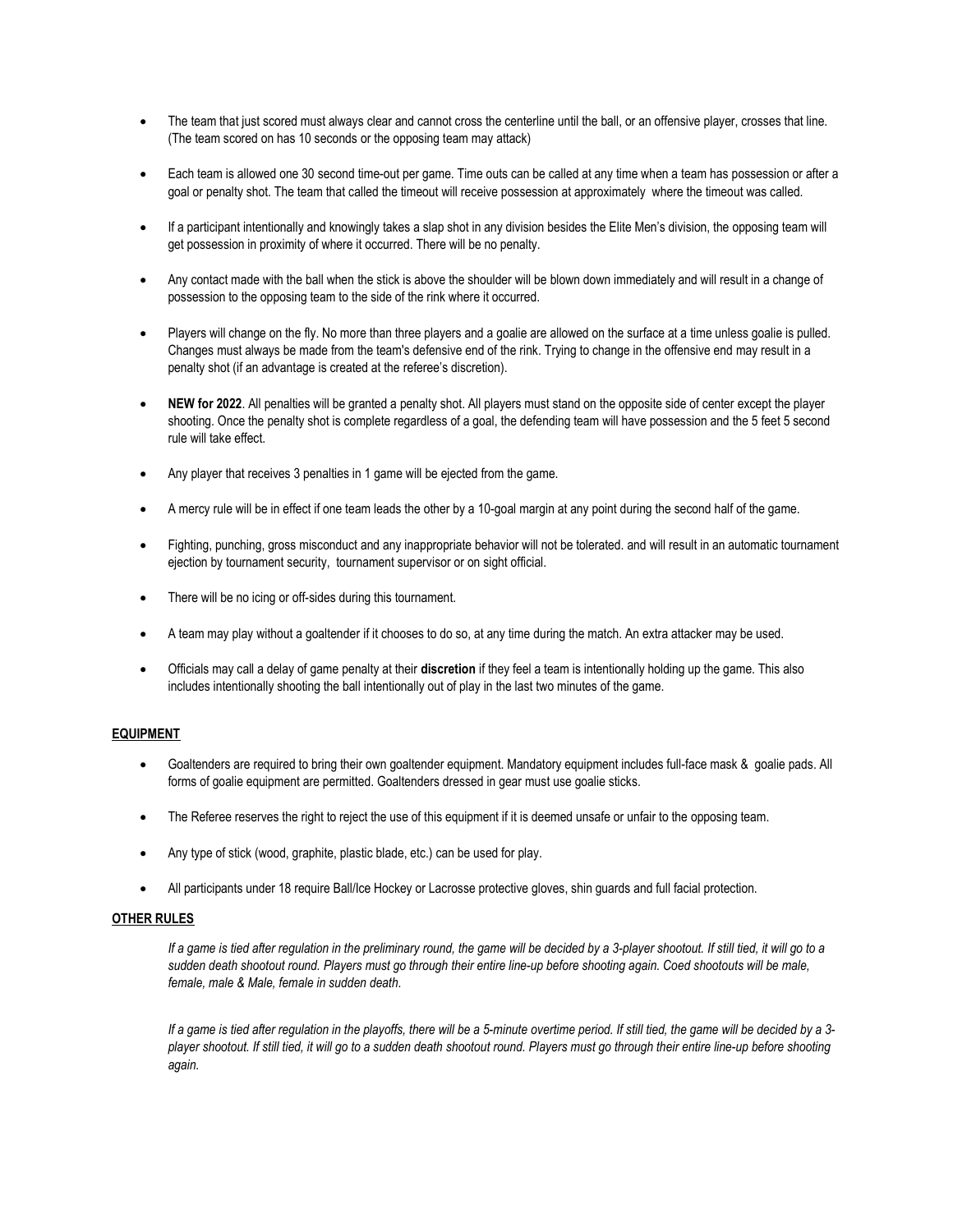- All Playoff matches will be played on Sunday and will be posted online at our website by 10PM the night before.
- The street hockey tournament will proceed rain or shine except under conditions of severe weather systems.
- We reserve the right to reduce the number of games or shorten games in the case of inclement weather or any other unforeseen circumstances.
- There can be no goalie changes made during games, except in the case of injury. One of the rostered players must play in the goalie position or play the remainder game with no goalie. If a goalie leaves a game due to injury, he/she cannot return to the game in an "out" position.
- Any team that does not have the required number of players to start a game (3 players with or without goalie), it will result in a 3-0 loss.

## STANDINGS & DIVISIONS

In any division where there is an odd amount of teams  $\&$  a  $4<sup>th</sup>$  game is required, the match result  $\&$  GF/GA will only count in the standings for the team playing their 3<sup>rd</sup> preliminary game. Head-to-head result will not be a determining factor if the same two teams are tied in the preliminary pool or division standings.

## ROSTERS & SPORTSMANSHIP

- All teams may submit a maximum roster/waiver of 6 players and a goalie per team and are considered the only eligible players to play during tournament.
- There is no minimum number of games required to be eligible for the playoffs. All players listed on the final roster form can participate at any point in the tournament.
- Adult division players can play on multiple teams only if they are in different divisions. Pools within in a specific division are considered the same division.
- If the Coed division does not have a minimum of 4 teams in the Competitive division, round robin consists of one division of two pools and will be split into A and B for the playoffs.
- Rosters may be expanded prior to the close of the registration deadline or prior to your first game, but not thereafter. No roster substitutions are allowed once your first game has commenced. (Unless goalie for injuries or replacement: See below)
- All players must carry ID throughout the tournament. Birth Certificates for players 15 and under Driver's License for players 16+. All players must sign the back of the game card prior to each game. ID check will not be made during a game but only before or after the match is complete.

PROTESTS: Protests can only be made regarding the use of illegal players and must be presented during the game in question. No protests will be heard regarding a referee's decision. If a team feels that an opposing team is using an illegal player, they must inform the ref during the game. At the conclusion of the game, the player in question will be required to show picture ID to tournament staff. The staff will then compare identification with the official Team roster form at the head table. If the player refuses to produce ID or the name is not consistent with the roster form, it will result in a 3-0 default loss for the team in question. Protests will not be permitted after games are completed and must be made by a member of the opposing team during the actual game. It is extremely difficult to investigate protests once games are complete and players are no longer present.

- Tournament Officials reserve the right to disqualify players and of false information, use of non-roster players, unauthorized substitutions after the start of the tournament, and/or bad sportsmanship of any kind. The use of illegal players will result in a 3-0 default loss.
- If an attacking player gets injured during the tournament, they cannot be replaced. The only players listed on the official Waiver form/roster prior to your first game will be eligible to participate in the tournament regardless of how many registrants are listed the roster. The only exception is goalie injuries or replacement. We suggest all teams have the full 6 players and a goalie listed on the roster prior to the first game in the case of an injury.